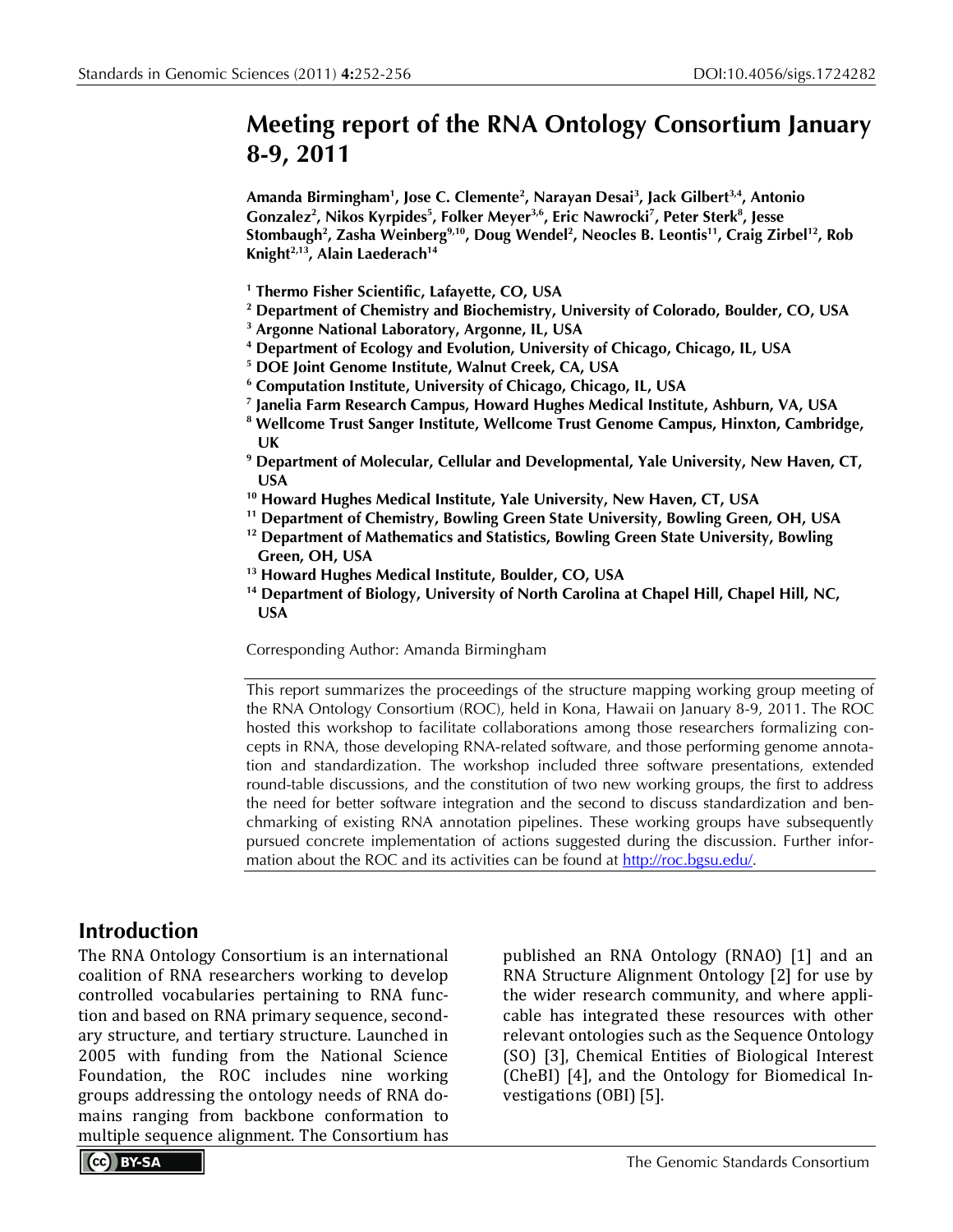This workshop furthered the goals of the consortium by making progress on several of the RNA structure mapping concepts elaborated upon during previous ROC meetings in Kona and in Strasbourg. In addition, it brought together members of the ROC with members of the Genomic Standards Consortium (GSC) [6], an open-membership organization working towards 1) implementing new genomic standards, 2) capturing and exchanging information expressed in these standards and 3) harmonizing information collection and analysis efforts across the wider genomics community. The aim of developing links with the GSC was to inform developers and curators of genomic and metagenomic software and resources of the standards for representing RNA secondary and 3D structures and alignments developed by ROC and to encourage collaboration to improve genomic annotations.

The overall structure of the meeting consisted of a working dinner, software presentations, a roundtable discussion on annotation challenges, and assembly of working groups to address these challenges. The major annotation issues that were identified included: 1) How can information that is useful for drawing/representing RNA structures be exchanged among different software programs and incorporated into different genomic and metagenomic web sites for display to end users? 2) How can information about covariance models automatically be used to infer correspondence groups? 3) How can information about structure mapping experiments be captured to facilitate automatic secondary structure inference and propagated and displayed in a way that is useful to end users?

### **Software Presentations**

*Eric Nawrocki* provided an introduction to structural RNA homology search using Infernal (INFE-Rence of RNA ALignment) [7]. He noted that searching DNA sequence for noncoding RNA (ncRNA) molecules is more difficult than searching for proteins, because ncRNA molecules are generally shorter than protein molecules and their alphabet is smaller, so conserved secondary structure of RNAs provides useful additional signal. Infernal scores the combination of consensus sequence and consensus structure using covariance models; this technique produces results that are more sensitive than either BLAST or basic hidden-Markov model-based approaches. A major draw-

back of the current implementation of Infernal is that it is computationally intensive, but acceleration remains a major goal of the project.

*Jesse Stombaugh* presented a live demonstration of Boulder ALE (ALignment Editor) [8], a tool for manual examination and adjustment of multiple sequence alignments. Such manual processing is often critical to developing gold-standard alignments that can be used as test cases for automated alignment tools. Among other features, Boulder ALE allows users to examine isostericity of basepairs in the alignment relative to a reference secondary or 3D structure, to show or hide entire sequence features, to rearrange sequences within the alignment, and to shift nucleotides (e.g. by insertion/deletion of gaps in aligned sequences) and view the effect of these additions on alignment quality. The program currently takes inputs in FASTA format, but will soon be modified to take Stockholm format [9] inputs for increased interoperability with other alignment software.

*Zasha Weinberg* introduced R2R, software new application to aid in drawing publication-quality figures for single and consensus RNA structures [10]. The goal of this software is to create structure drawing with both aesthetic layout and embedded annotation while minimizing the requirement for manual work in a graphics program such as Adobe Illustrator. One of the notable features of R2R is its ability to gracefully depict information on variability of consensus structures, such as hairpins of variable lengths or junctions that join variable numbers of stems. Currently the software is implemented as a command-line tool that takes input in Stockholm format and produces PDF or SVG images, as well as intermediate files defining the annotation and layout features.

## **Day One Discussion**

After the three software presentations, Day One proceeded with an extensive round-table discussion of the role of the RNAO in annotation pipelines for RNA discovery. While protein (gene) annotation is a relatively mature field, RNA annotation is much less mature. Given this fact, there is an opportunity to implement ontological structure and support from the very beginning of the standardization of the field. The discussion focused on identifying ontological needs for end users who create RNA annotations or integrate them into larger genome resources.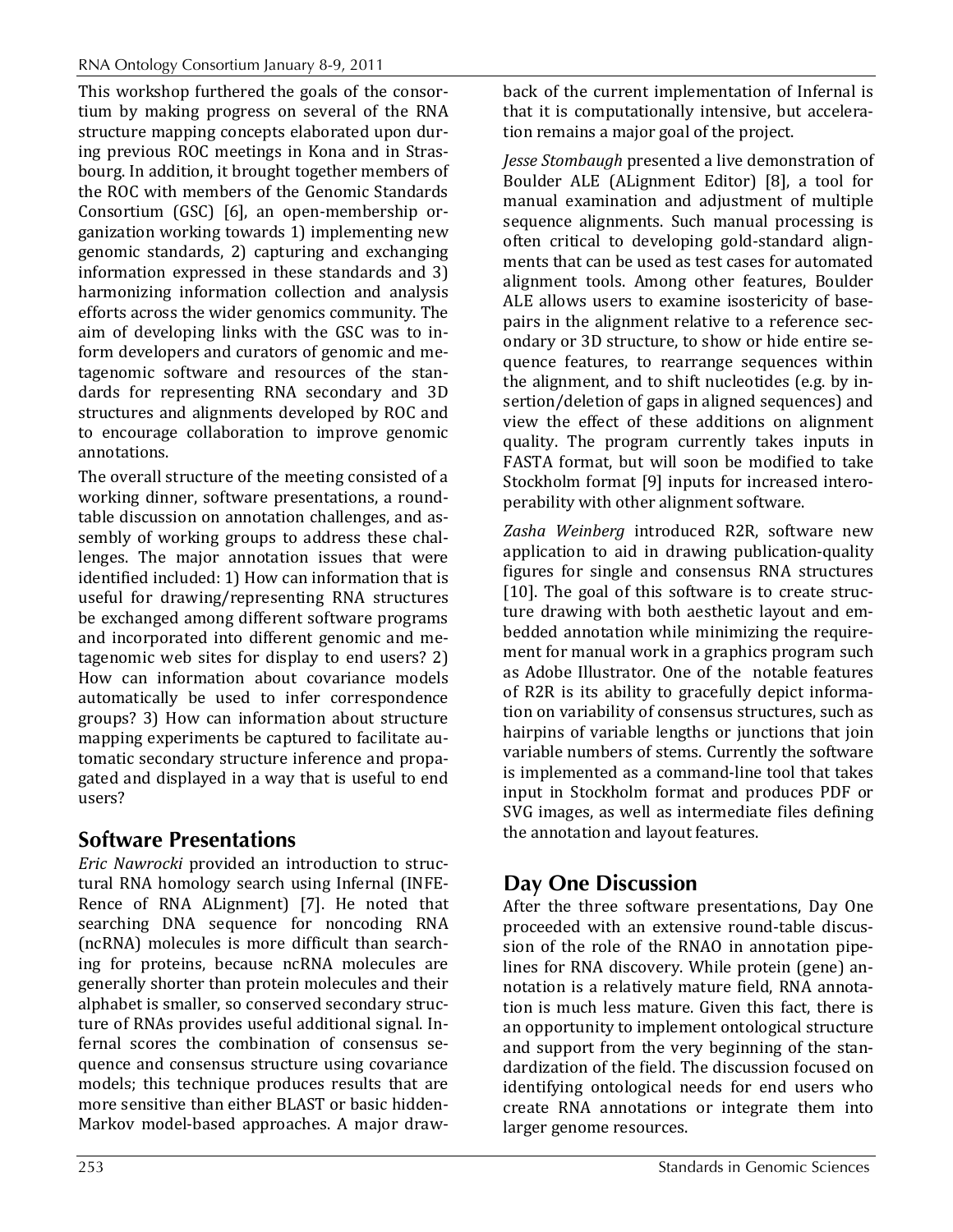In such a scenario, one key use for ontologies would be to identify the provenance of RNA sequences incorporated into annotation pipelines and describe the techniques used to generate these sequences. It was noted that researchers performing RNA annotation on sequences generated for protein-level work (i.e. genome and metagenome sequences) may be unaware of quality issues associated with these sequences. For example, some sequencing facilities pre-filter genomic and metagenomic sequences to remove low-quality sequences before distributing the sequences to researchers. However, the researchers may not be given the parameters and software tools that were used for the pre-filtering step and be unaware that filtering steps had been applied with a potential loss of RNA sequences as a consequence.

This caveat also applies to RNA structure information. It was agreed that evidence codes, analogous to those applied to gene annotations, to describe the process by which publicly available RNA secondary and 3D structures were constructed would be extremely useful. In the ideal situation, service(s) would exist that could be queried with a structure identifier and would return both an evidence code summarizing the quality of and backing for the structure model as well as a persistent identifier linking to more detailed metadata. Participants also argued that improving interoperability and comparability of annotation tools and pipelines is a major need. Day Two was therefore structured to create time for two new working groups to form and meet, the first to address the need for better software integration and the second to discuss standardization and benchmarking of existing RNA annotation pipelines.

### **Day Two Discussion Software Integration Group**

This working group includes the developers of various tools for building, visualizing and manipulating RNA alignments and structure mapping information (Infernal, R2R, BoulderALE), as well as the developers of the Single Nucleotide Resolution Nucleic Acid Structure Mapping (SNRNASM) standard for capturing information, describing and reporting single-nucleotide resolution nucleic acid structure mapping assays [11,12]. The main objectives of the working group were to adapt the Stockholm format to provide information about visualization for end users and to automate the production of annotations of correspondences in

alignments, secondary and tertiary structure annotations, and molecular functions. One key idea was that information about visualization is itself an annotation. It was agreed that, WYSIWIG support might be added in the future, for now it would be easier to provide presentation information through a set of linked tools using a common file format. RNAO annotations will be referenced according to their unique identifiers in the RNAO and, where appropriate, with citations to papers describing them.

One issue that was identified was that some databases such as Rfam [13] do not provide a way to store presentation information. This issue is solved by the extension of the Stockholm format, as Rfam already provides files in this format for download. Because modifying Stockholm files could conflict with data from the original authors, it was agreed that only presentation hints would be added, rather than changing the original data. However, it was agreed that using BoulderALE to curate a set of alignments, build better Infernal models, and to draw pictures with R2R would be a useful research project. Collaborative visits are planned between the authors of the BoulderALE and the R2R programs to iron out these specific issues.

As a result of the meeting, the authors of the three packages (Infernal, R2R and BoulderALE) agreed to modify their programs to use the extended format. It was also decided to encourage the developers of other software, notably VARNA [14], to adopt the extended format BoulderALE will be extended to support selection of a subset of sequences and dispatch them to the Infernal cmbuild to create a custom covariance model, to re-align a set of sequences with Infernal, and to read and display alignment confidence scores from Infernal. Additionally, BoulderALE will be extended to provide the capability to annotate R2R features on the alignment and export these features to R2R. A set of extensions to the Stockholm format was identified and specific tasks allocated to each participant.

#### **Annotation Standardization Group**

Consistent RNAannotation is a major need of both producers of genomic and metagenomic data, and researchers analyzing vast numbers of sequences currently being generated. It was proposed that standardization of such annotations could be brought under the umbrella of the GSC.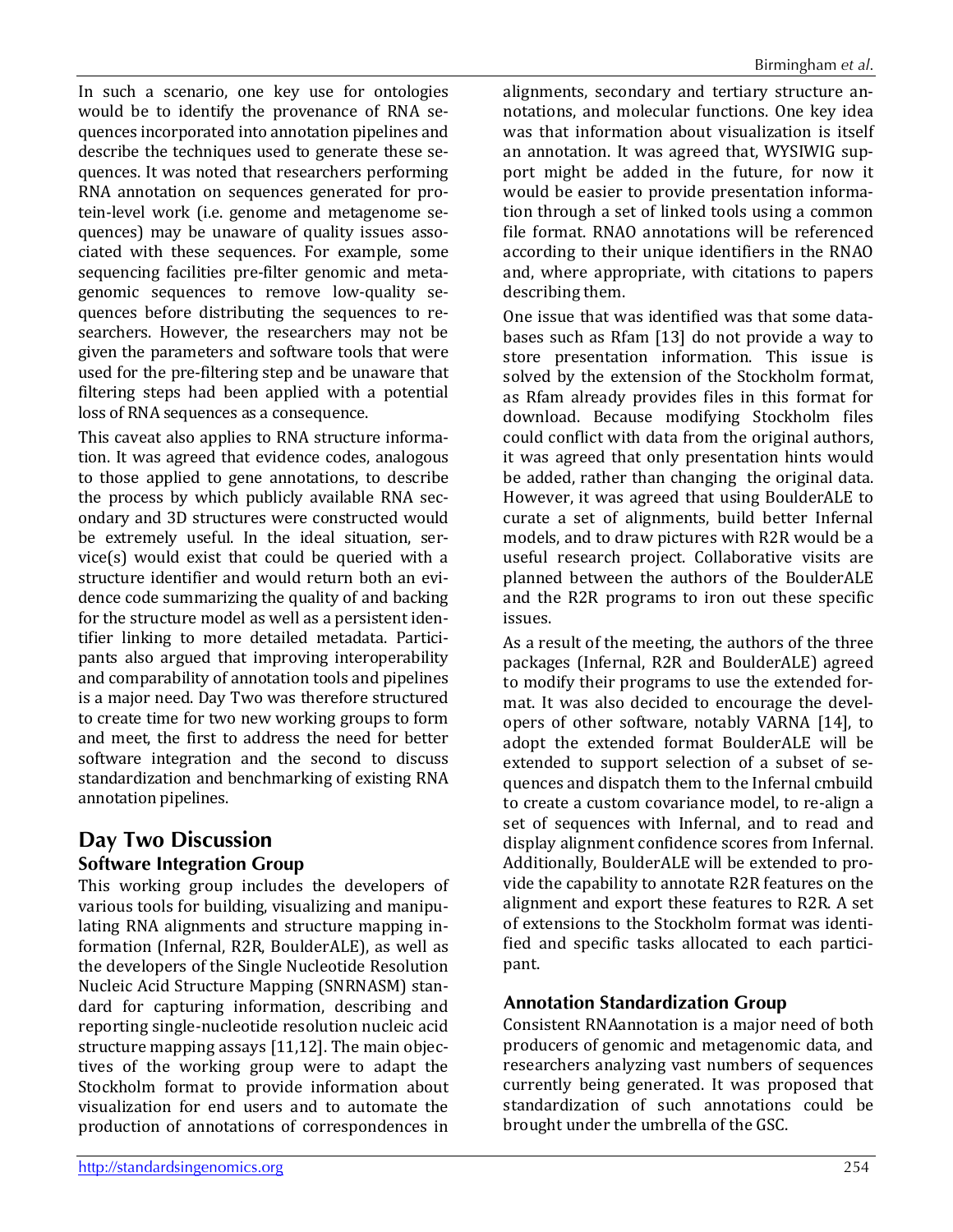A clear path forward to standardization of RNA annotation would be to set up an open competition in which existing annotation pipelines perform annotation of RNAs on a gold-standard data set. The pipeline with the best results, i.e. the one that correctly identifies and annotates most known RNAs, would be the 'gold standard' for that year, and the results of the competition would be made available to all pipeline developers for use in improving their tools. One point raised was that most current pipelines include significant prefiltering steps, which are frequently not made public with the pipeline or described in detail. Such a competition could address the question of whether or not these pre-filtering differences meaningfully affect results and, if so, encourage open discussion of these steps.

The working group included researchers with access to completed, but currently unpublished genome data that could serve as the gold-standard data set. In addition, members began investigating potential funding opportunities to support the

### **Acknowledgements**

The organizers gratefully acknowledge support from National Science Foundation grant no. 0443508, as well

### **References**

- 1. Batchelor C, Bittner T, Eilbeck K, Mungall C, Richardson J, Knight R, Stombaugh J, Zirbel CL, Westhof E, Leontis NB. The RNA Ontology (RNAO): An ontology for integrating RNA sequence and structure data. International Conference on Biomedical Ontologies 2009.
- 2. Brown JW, Birmingham A, Griffiths PE, Jossinet F, Kachouri-Lafond R, Knight R, Lang BF, Leontis N, Steger G, Stombaugh J, *et al*. The RNA structure alignment ontology. *RNA* 2009; **15**:1623-1631[.](http://www.ncbi.nlm.nih.gov/entrez/query.fcgi?cmd=Retrieve&db=PubMed&list_uids=19622678&dopt=Abstract) [PubMed](http://www.ncbi.nlm.nih.gov/entrez/query.fcgi?cmd=Retrieve&db=PubMed&list_uids=19622678&dopt=Abstract) [doi:10.1261/rna.1601409](http://dx.doi.org/10.1261/rna.1601409)
- 3. Eilbeck K, Lewis SE, Mungall CJ, Yandell M, Stein L, Durbin R, Ashburner M. The Sequence Ontology: a tool for the unification of genome annotations. *Genome Biol* 2005; **6**:R44. [PubMed](http://www.ncbi.nlm.nih.gov/entrez/query.fcgi?cmd=Retrieve&db=PubMed&list_uids=15892872&dopt=Abstract) [doi:10.1186/gb-2005-6-5-r44](http://dx.doi.org/10.1186/gb-2005-6-5-r44)
- 4. de Matos P, Alcantara R, Dekker A, Ennis M, Hastings J, Haug K, Spiteri I, Turner S, Steinbeck C. Chemical Entities of Biological Interest: an update. *Nucleic Acids Res* 2010; **38**(Database is-sue):D249-D254. [PubMed](http://www.ncbi.nlm.nih.gov/entrez/query.fcgi?cmd=Retrieve&db=PubMed&list_uids=19854951&dopt=Abstract) [doi:10.1093/nar/gkp886](http://dx.doi.org/10.1093/nar/gkp886)

administration, implementation, and publication of the proposed competition.

# **Conclusions**

This meeting provided a forum for knowledge exchange and discussion and led to the establishment of two working groups to promote work on software integration and standardization of RNA descriptions , ideally under the auspices of the GSC. We established an extension of the Stockholm format for annotating alignments that is compatible with Infernal, Boulder Ale and R2R. This format, based on that of R2R, will allow people to make 2D diagrams from their alignments, and will be used to improve covariance models in Infernal. Overall, the prospects for improved RNA annotation are bright, and the meeting was extremely productive in bringing together members of previously non-overlapping communities, this time also including several leading members of the GSC. The participants thank the ROC and the NSF for the opportunity to hold this meeting, which all found extremely valuable.

as the valuable contributions of all the workshop participants.

- 5. The OBI Consortium <http://purl.obolibrary.org/obo/obi>
- 6. Field D, Garrity G, Gray T, Morrison N, Selengut J, Sterk P, Tatusova T, Thomson N, Allen MJ, Angiuoli SV, *et al*. The minimum information about a genome sequence (MIGS) specification. *Nat Biotechnol* 2008; **26**:541-547. [PubMed](http://www.ncbi.nlm.nih.gov/entrez/query.fcgi?cmd=Retrieve&db=PubMed&list_uids=18464787&dopt=Abstract) [doi:10.1038/nbt1360](http://dx.doi.org/10.1038/nbt1360)
- 7. Nawrocki EP, Kolbe DL, Eddy SR. Infernal 1.0: inference of RNA alignments. *Bioinformatics* 2009; **25**:1335-1337. [PubMed](http://www.ncbi.nlm.nih.gov/entrez/query.fcgi?cmd=Retrieve&db=PubMed&list_uids=19307242&dopt=Abstract) [doi:10.1093/bioinformatics/btp157](http://dx.doi.org/10.1093/bioinformatics/btp157)
- 8. BoulerALE project [http://boulderale.sourceforge.net.](http://boulderale.sourceforge.net/)
- 9. Stockholm format: [http://en.wikipedia.org/wiki/Stockholm\\_format.](http://en.wikipedia.org/wiki/Stockholm_format)
- 10. Weinberg Z, Breaker RR. R2R--software to speed the depiction of aesthetic consensus RNA secondary structures. *BMC Bioinformatics* 2011; **12**:3. [PubMed](http://www.ncbi.nlm.nih.gov/entrez/query.fcgi?cmd=Retrieve&db=PubMed&list_uids=21205310&dopt=Abstract) [doi:10.1186/1471-2105-12-3](http://dx.doi.org/10.1186/1471-2105-12-3)
- 11. SNRNASM. [http://ribosnitch.bio.unc.edu/snrnasm.](http://ribosnitch.bio.unc.edu/snrnasm)